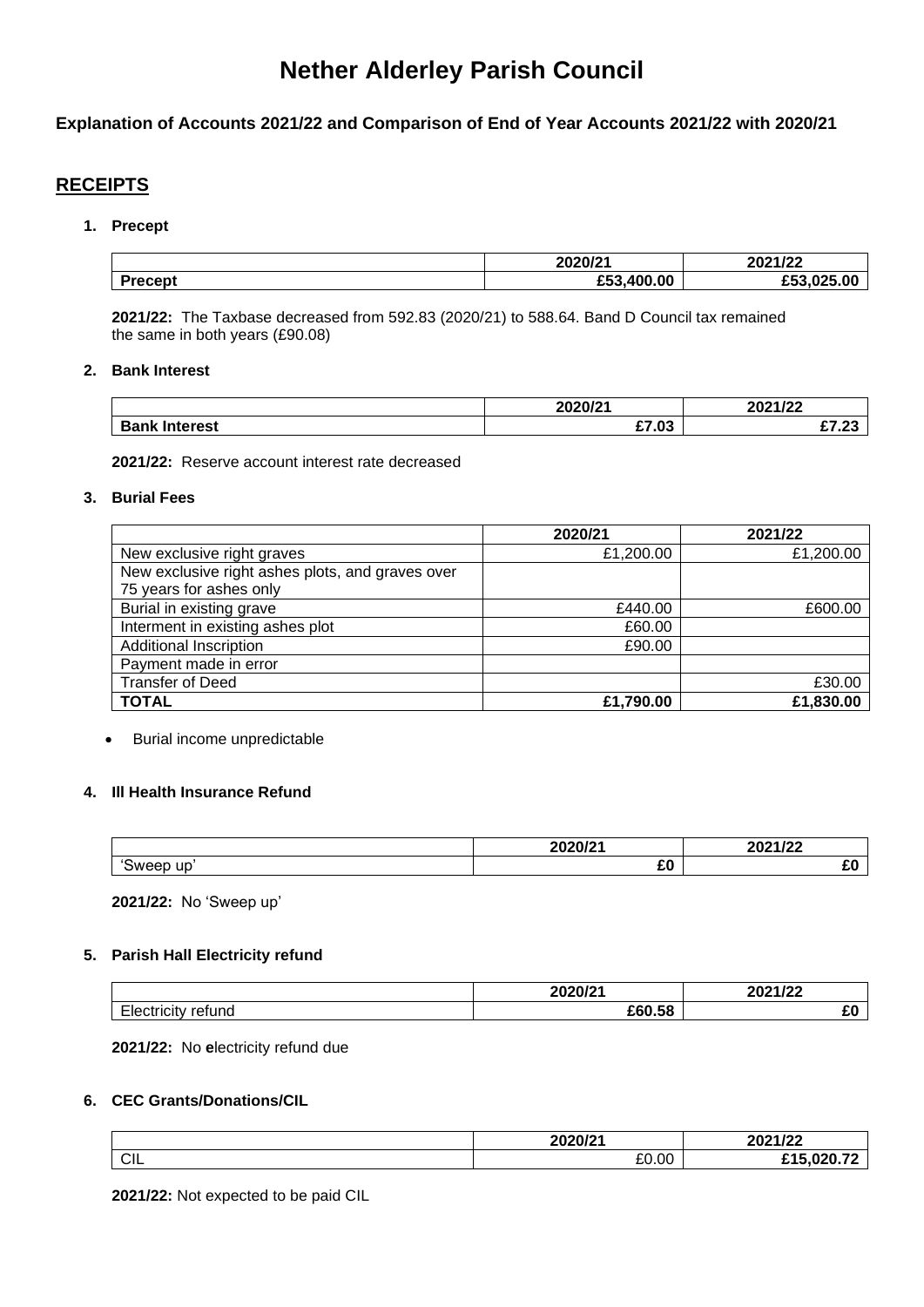# **7. Neighbourhood Plan Grant**

|                                           | 2020/21   | 2021/22 |
|-------------------------------------------|-----------|---------|
| CEC Grant to Develop a Neighbourhood Plan | £6,500,00 |         |
| (Part 1)                                  |           |         |
| CEC Grant to Develop a Neighbourhood Plan |           | £0.00   |
| (Part 2)                                  |           |         |

**2021/22:** CEC Grant to develop a Neighbourhood Plan to be paid in 2 parts. No further grant due in 2021/22

# **8. Advertising Fee (Newsletter)**

|                                 | 2020/21 | 2021/22 |
|---------------------------------|---------|---------|
| Advertisement in the Newsletter | £0.00   | £240.00 |

# **9. VAT on electricity refund**

|                                       | 2020/21 | 2021122<br>17ZZ<br>207 |
|---------------------------------------|---------|------------------------|
| <b>VAT</b><br>on electricity refund ` | £2.60   | .J.O <sup>r</sup>      |

**2021/22:** No refund due

# **10. VAT reclaimed/repaid**

|                         | 2020/21       | 2021/22 |
|-------------------------|---------------|---------|
| VA.<br>reclaimed/repaid | .293.86<br>r4 | craa    |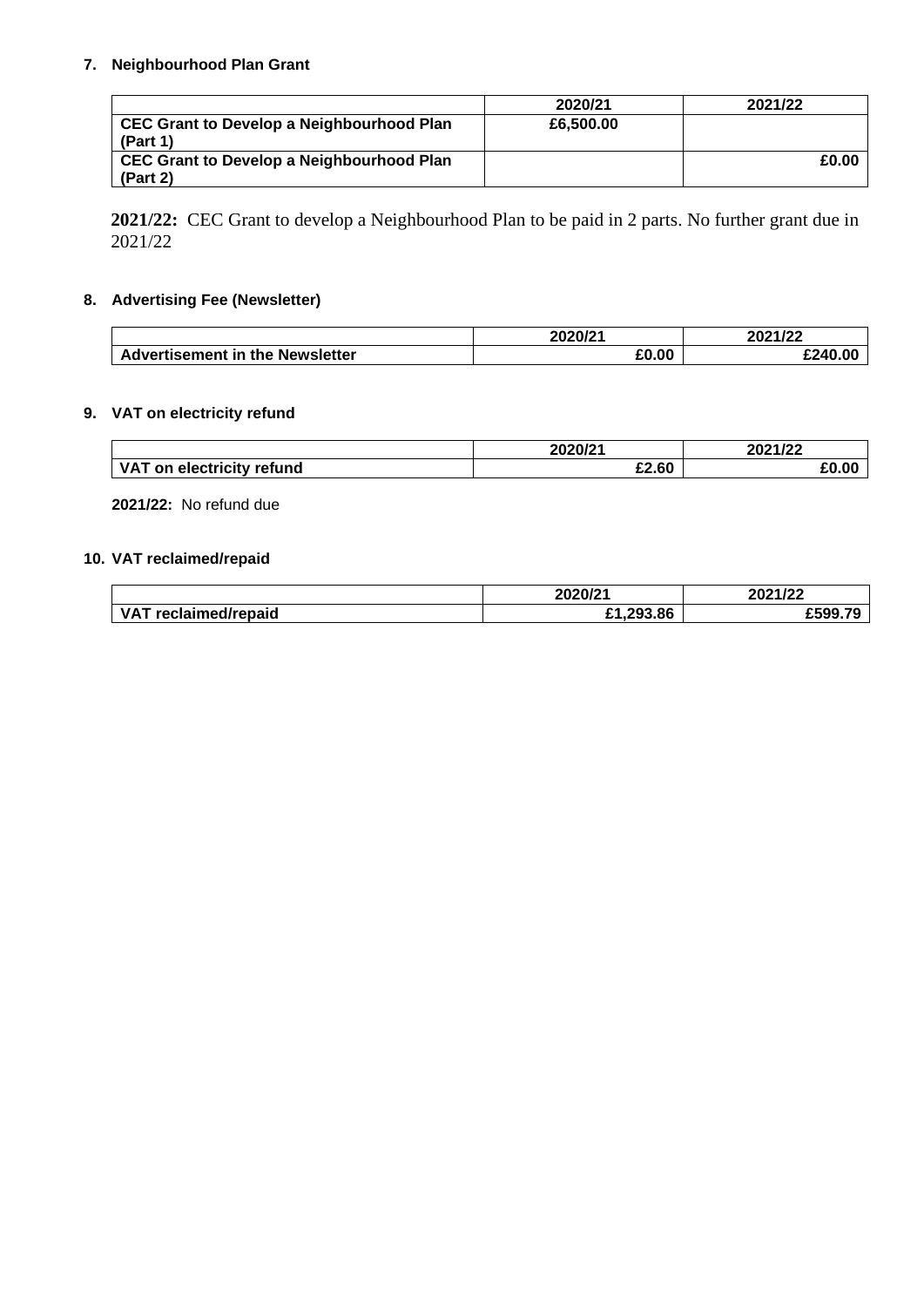# **PAYMENTS**

### **1. Clerk's Salary/Pension**

|                                   | 2020/21    | 2021/22    |
|-----------------------------------|------------|------------|
| Salary and approved overtime      | £12,025.34 | £13,010.06 |
| Pension contribution              | £2,567.48  | £2,780.77  |
| NI payments to HMRC               | £466.95    | £574.91    |
| Annual payment to III Health Ins. | £82.29     | £145.91    |
| <b>HMRC Account</b>               |            |            |
| <b>TOTAL</b>                      | £15,142.06 | £16,511.65 |

• **2021/22:** Additional overtime required to complete tasks. Please note, this does not include the National Salary Award for 2021/22, as confirmation of award not received until after March 2022 payroll completed.

### **2. Payroll**

|                                 | 2020/21 | nnn <i>a I</i> nn<br>1122<br>SVA 1 |
|---------------------------------|---------|------------------------------------|
| <br><b>Payroll</b><br>provision | £176.00 | £196.00                            |

• **2021/22:** Payroll provider's basic costs remained the same as previous year and includes acting as Pension Delegate for 2022/23 (£20.00)

### **3. Stationery/travel/phone**

|                    | 2020/21 | 2021/22 |
|--------------------|---------|---------|
| Clerk's travel     | £196.20 | £234.90 |
| Stationery/Postage | £121.00 | £90.34  |
| Mobile Phone       | £105.64 | £119.89 |
| HP Instant Ink     | £95.50  | £123.50 |
| Cloud Storage      | £14.94  | £21.58  |
| Ink Cartridge      |         | £151.65 |
| <b>TOTAL</b>       | £533.28 | £741.86 |

### **4. Other Admin Costs**

|                            | 2020/21 | 2021/22 |
|----------------------------|---------|---------|
| <b>Anti-virus software</b> | £10.41  | £9.57   |
| Laptop repair              | £16.67  |         |
| <b>Plaque</b>              |         | £25.00  |
| <b>TOTAL</b>               | £27.08  | £34.57  |

#### **5. Insurance**

|               | 0.000104<br>_____          | 2021/22           |
|---------------|----------------------------|-------------------|
| <b>urance</b> | . .<br>C4<br>IЛ.<br>т<br>- | $\sim$<br>лı<br>- |

- Premium paid in the year it is due
- **2021/22:** Third and final year of a 3 year agreement

## **6. Audit Fees**

|                       | 2020/21 | 2021/22 |
|-----------------------|---------|---------|
| <b>Internal Audit</b> | £199.00 | £220.50 |
| <b>External Audit</b> | £300.00 | £300.00 |
| <b>TOTAL</b>          | £499.00 | £520.50 |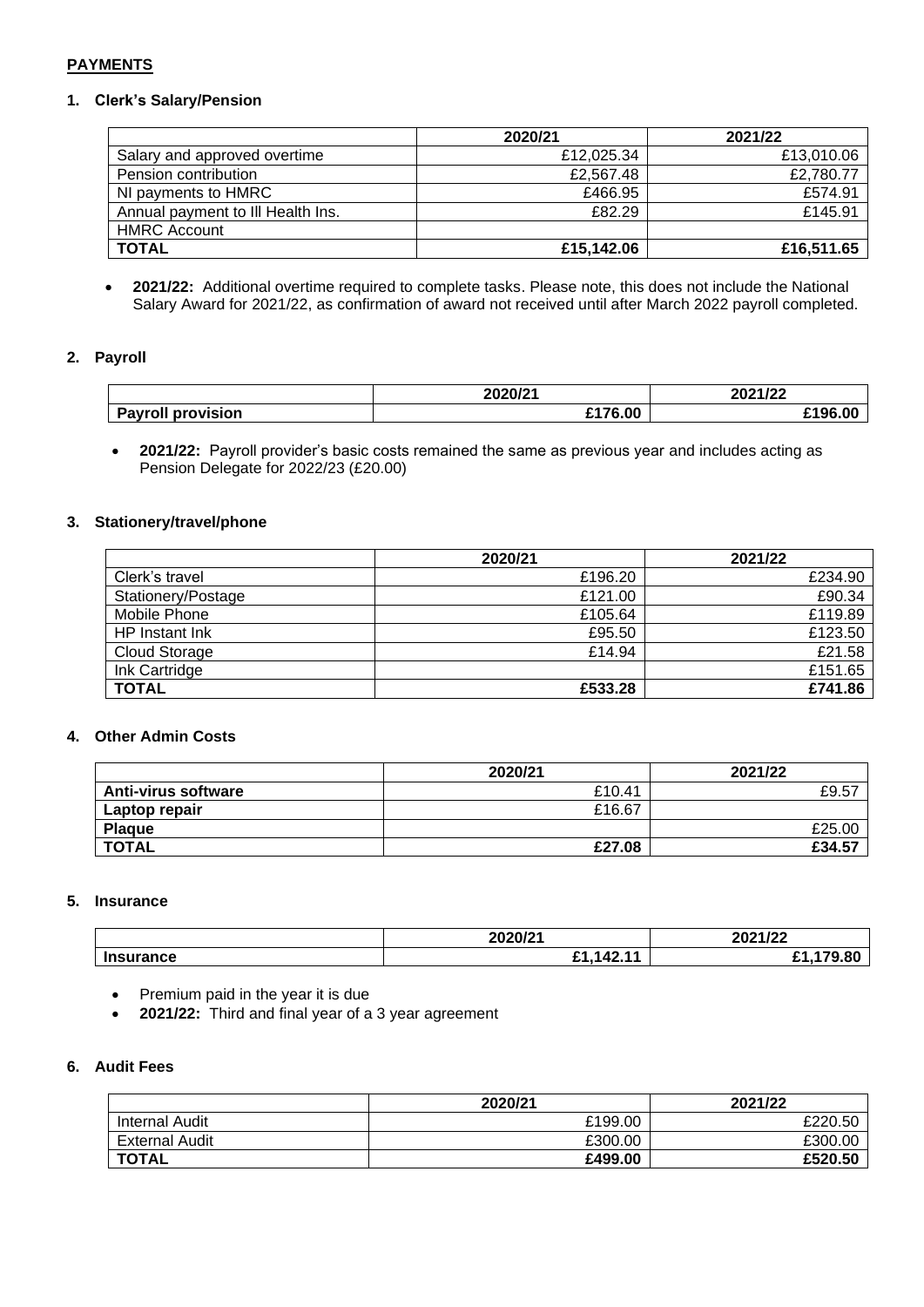# **7. Annual Subscriptions**

|                                            | 2020/21 | 2021/22 |
|--------------------------------------------|---------|---------|
| <b>Cheshire Association Local Councils</b> | £200.60 | £200.60 |
| <b>Cheshire Community Action (PC)</b>      | £20.00  | £10.00  |
| Data Protection                            | £40.00  | £40.00  |
| <b>SLCC</b>                                | £126.00 | £144.00 |
| Website provision                          | £120.00 | £120.00 |
| <b>SSL Website Certificate</b>             | £80.00  | £80.00  |
| <b>Cheshire Community Action</b>           | £50.00  | £50.00  |
| (Buildings Network)                        |         |         |
| Anti-virus software                        |         |         |
| <b>TOTAL</b>                               | £636.60 | £644.60 |

**2021/22:** Anti-virus software included in Other Admin Costs

# **8. Parish Hall Expenses**

|                                     | 2020/21   | 2021/22   |
|-------------------------------------|-----------|-----------|
| Electricity                         | £1,107.03 | £2,079.82 |
| <b>Electrical Inspection Report</b> |           |           |
| Parish Hall maintenance             | £51.16    |           |
| COVID-19 equip./consumables         |           | £29.75    |
| Keys cut for new lock               |           | £25.00    |
| <b>TOTAL</b>                        | £1,158.19 | £2,134.57 |

# **9. Highways and ROW**

|                                       | 2020/21   | 2021/22 |
|---------------------------------------|-----------|---------|
| Telephone Kiosk (Materials)           |           |         |
| Telephone Kiosk (Labour)              |           |         |
| Contribution to repairs (Ladies Lane) | £100.00   |         |
| Replacement circular bench            | £850.00   |         |
| Defibrillator (Monks Heath)           | £1,441.00 |         |
| Installation of Defib. (Monks Heath)  | £157.00   |         |
| <b>TOTAL</b>                          | £2,548.00 | £0.00   |

# **10. Burial Ground Expenses**

|                                   | 2020/21   | 2021/22   |
|-----------------------------------|-----------|-----------|
| <b>Burial Ground maintenance</b>  | £2.103.50 | £2,255.00 |
| Mausoleum fire extinguisher check |           | £49.35    |
| Compost Bin                       |           |           |
| TOTAL                             | £2.103.50 | £2,304.35 |

### **11. Courses**

|                | 2020/21 | 2021/22 |
|----------------|---------|---------|
| <b>Courses</b> | £240.00 | £305.00 |

• **Clerk/Councillors attended appropriate courses (2021/22: Virtual)**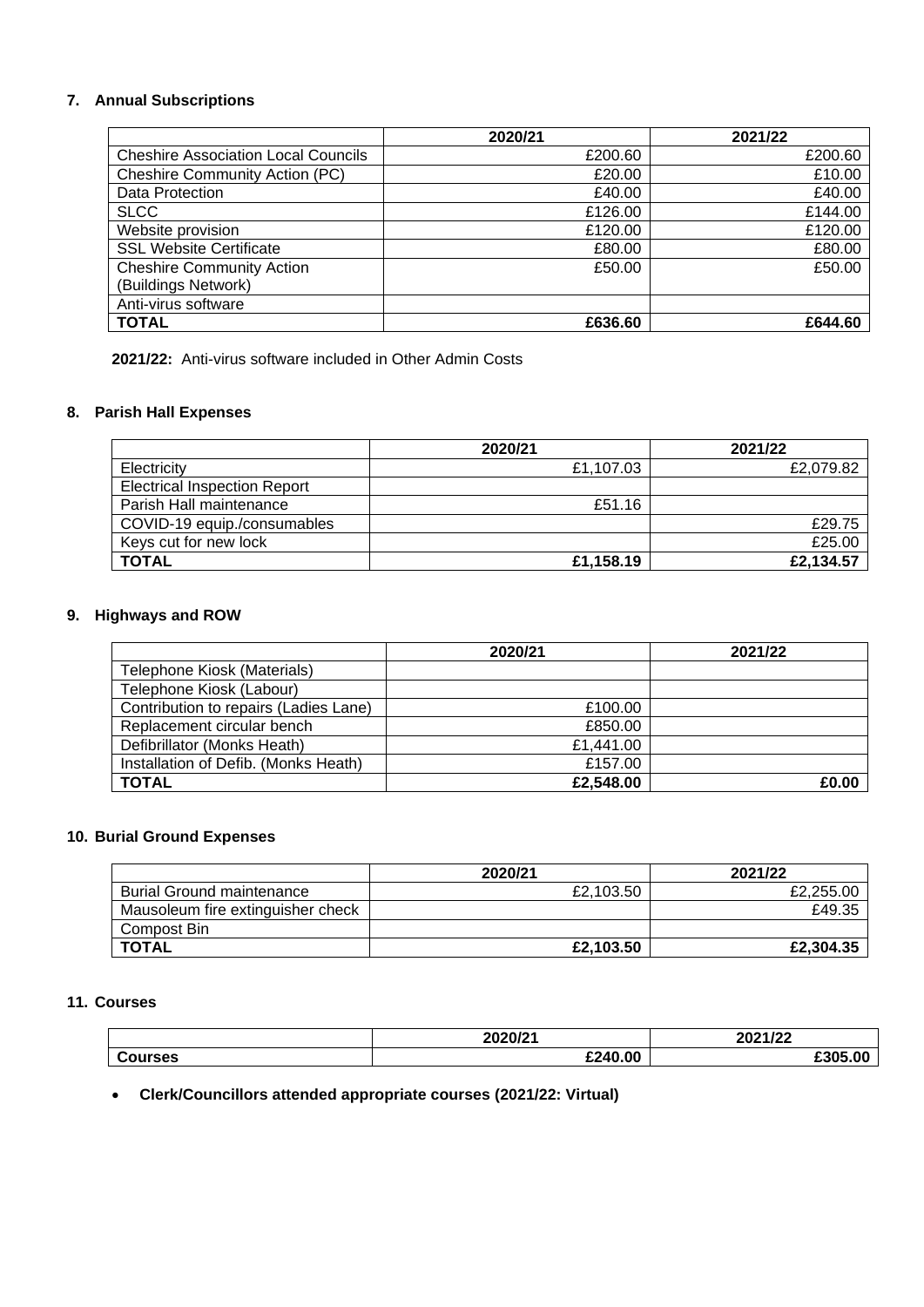### **12. Hall Re-development**

|                                        | 2020/21 | 2021/22 |
|----------------------------------------|---------|---------|
| <b>Bat Survey and Report - updated</b> | £265.00 |         |
| RIBA Stage 3 (75% of fee)              |         |         |
| RIBA Stage 3 (25% of fee)              |         |         |
| RIBA Stage 3 (Phase 1)                 |         |         |
| RIBA Stage 3 (Phase 2) and Stage       | £607.00 |         |
| 4 (Phase 3)                            |         |         |
| RIBA Stage 4 (Phase 3)                 |         |         |
| <b>TOTAL</b>                           | £872.00 | £0.00   |

**2020/21:** Bat Survey and Report updated re: Planning Application

# **13. Hire of hall (public events)**

|                                        | 2020/21 | 2021/22      |
|----------------------------------------|---------|--------------|
| Hire<br>റf Hall<br><b>public event</b> | £0.00   | $\mathbf{A}$ |

# **14. Community Fund**

|                       | 2020/21 | 2021/22       |
|-----------------------|---------|---------------|
| Newsletter - printing |         | £182.28<br>ററ |
|                       |         |               |
| <b>TOTAL</b>          | £0.00   | £182.28       |

### **15. Storage of Documents fee**

|                                       | <b>2020121</b><br>w. | つのつろ ノつつ |
|---------------------------------------|----------------------|----------|
| Storage of<br>tee<br><b>documents</b> | £25.00               | 0.050    |

### **16. Chairman's Allowance**

|                           | 2020/21 | 2021/22 |
|---------------------------|---------|---------|
| <b>Xmas Carol Event -</b> | £0.00   | £0.00   |
| Refreshments              |         |         |

### **17. Neighbourhood Plan**

|                                 | 2020/21   | 2021/22   |
|---------------------------------|-----------|-----------|
| <b>Neighbourhood Consultant</b> | £2,500.00 | £4.000.00 |
| Neighbourhood Plan - Printing   |           | £175.84   |
| <b>TOTAL</b>                    | £2,500.00 | £4.175.84 |

**2021/22:** Neighbourhood Plan Development/printing

### **18. S137 Expenditure**

|                          | 2020/21 | 2021/22 |
|--------------------------|---------|---------|
| Update the Honours Board |         |         |
| Newsletter (consumables) | £262.09 |         |
| <b>TOTAL</b>             | £262.09 | £0.00   |